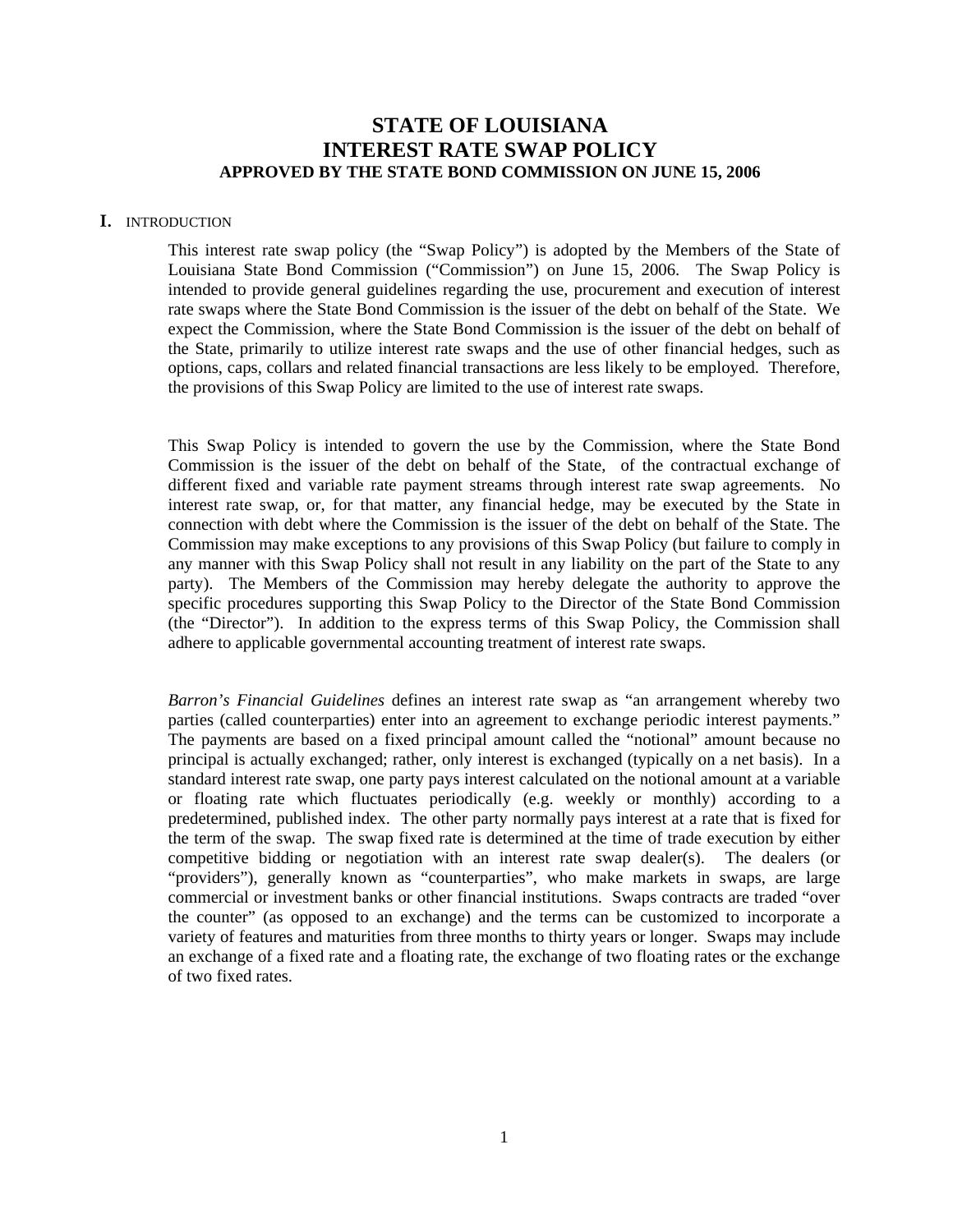## **II.** SCOPE OF THE POLICY

This Swap Policy applies to any interest rate swap or related transaction, undertaken by the Commission. It is hereby determined to be the policy of the Commission that interest rate swaps, or for that matter, any financial hedge may only be entered into in compliance with the terms set of this policy unless the Commission affirmatively votes otherwise.

## **III.** AUTHORIZATION AND APPROVALS; COMPLIANCE WITH BOND DOCUMENTS

Prior to the Commission entering into any interest rate swap, approval must be obtained from the Commission for the maximum notional amount and the maximum duration of such interest rate swap. Such approval may be accomplished through a specific Commission vote or as part of a bond resolution. The Attorney General's office and Bond Counsel (if, applicable) shall determine whether a proposed interest rate swap complies with all applicable provisions of State law and the State's bond resolutions and agreements with respect to the State's outstanding debt. The State is authorized under La. R.S. 39:1429 to enter into interest rate swaps and other financial hedges.

## **IV.** APPROACH AND OBJECTIVES

Interest rate swaps can be appropriate interest rate management tools that can help meet the State's financial objectives. Properly used, such instruments can increase financial flexibility, provide opportunities for interest rate savings, and help manage the balance sheet through better matching of assets and liabilities. Interest rate swaps should be integrated into the State's overall debt management program and may not be used for speculation.

Interest rate swaps are appropriate when they achieve a specific financial objective consistent with the State's overall debt management program. The Commission may execute an interest rate swap only if the transaction can be reasonably expected to achieve one or more of the following objectives:

- result in a lower cost of borrowing with respect to the State's debt;
- reduce exposure to changes in interest rates or improve asset-liability matching of assets with liabilities; or
- manage credit exposure.

In structuring an interest rate swap, the Commission will also insure that both of the following conditions are met:

- The sizing of any particular interest rate swap will be tied to the then current view of the rating agencies as to the appropriate parameters for entities in the rating category of the State's general obligation bonds; and
- The advice of the State's Financial Advisor will be sought with respect to the terms of the interest rate swap with the goal of maintaining or improving the State's ratings.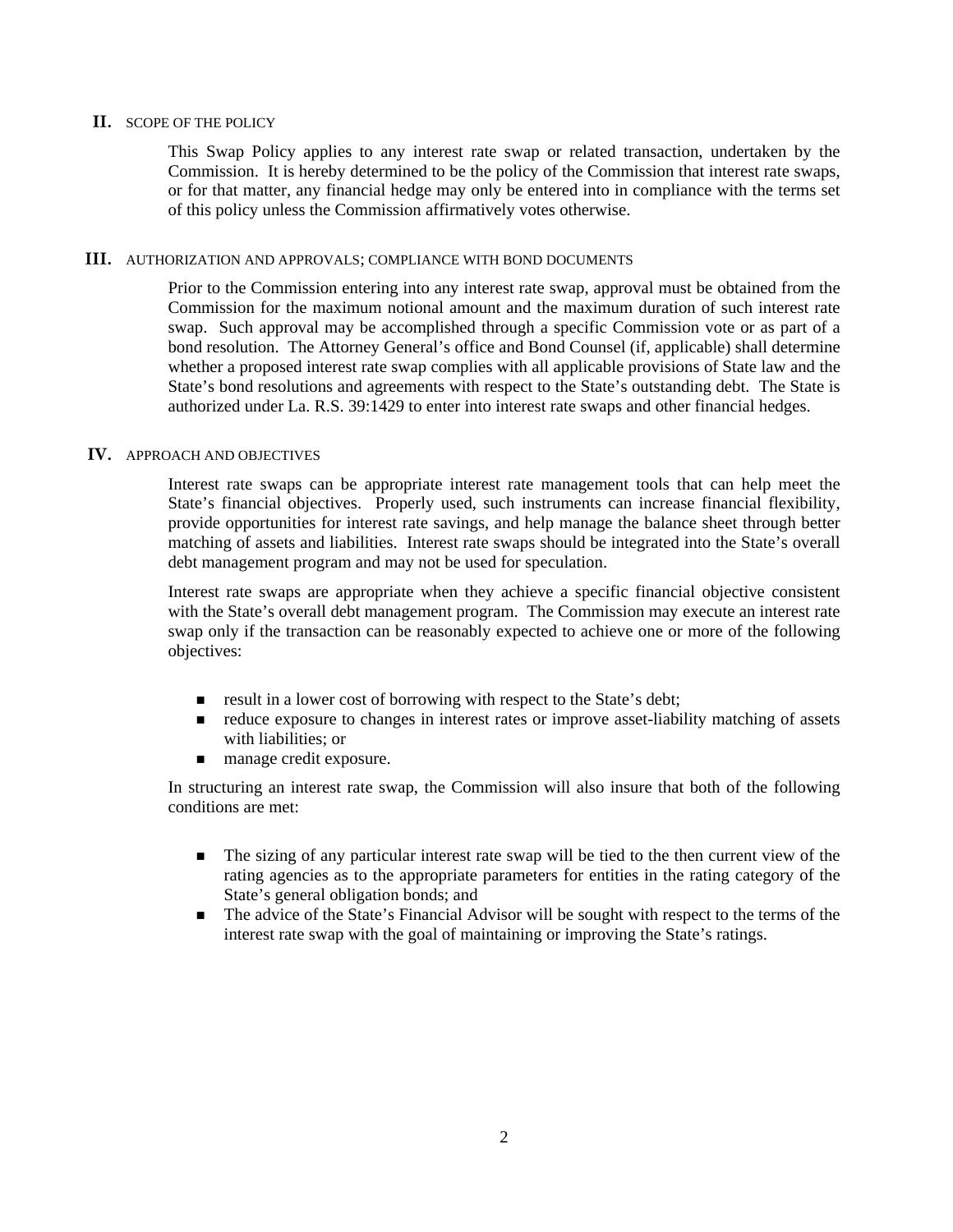### **V.** CONDITIONS FOR THE USE OF INTEREST RATE SWAPS

## A. General Usage

The Commission may use interest rate swaps to lock-in a fixed rate or, alternatively, to create additional variable rate exposure. In connection with the use of any interest rate swap or other financial hedge, the Commission, through the Director, shall make a finding that the authorized interest rate swap or other financial hedge will be used to alter interest rate risk and/or alter the cost of borrowing in a beneficial manner, and when used in combination with new or outstanding bonds, will enhance the relationship between risk and return, or achieve other policy objectives of the State.

#### B. Maximum Notional Amount

The Commission will limit the total notional amount of outstanding interest rate swaps and other financial hedges based on criteria set forth in this Interest Rate Swap Policy regarding the proper management of risks and calculation of termination exposure.

## C. Liquidity Considerations

The Commission shall consider the impact of any variable rate bonds issued in combination with an interest rate swap on the availability and cost of liquidity support for other State variable rate programs. The Commission recognizes that there is a limited supply of letter of credit or liquidity facility support for State variable rate bonds, and the usage of liquidity support in connection with an interest rate swap may result in higher overall costs. It is recognized that auction rate bonds do not require liquidity support.

## D. Call Option Value Considerations

When considering the relative advantage of an interest rate swap to fixed rate bonds, the Commission will consider the value of the call option on fixed rate bonds. Typically, in connection with debt where the Commission is the issuer of the debt on behalf of the State, the Commission sells bonds that are callable after 10 years and could be refunded at that time in exchange for paying a higher interest rate to investors. Similarly, interest rate swaps may also have a call provision.

#### **VI.** PERMITTED INSTRUMENTS

The Commission may utilize any or all of the following financial hedge products consistent with this Interest Rate Swap Policy: interest rate swaps, forward delivery agreements, basis swaps, rate locks, interest rate caps, floors or collars or any other similar or related transaction and futures or contracts providing for payments based on levels of or changes in interest rates, contracts and exchange of cash flows on a series of payments or contracts, including, without limitation, options, puts or calls to hedge payments, rate, spread or similar exposure. Should new financial hedging products become available in the future, not presently contemplated, or if a specific circumstance arises, the Commission may authorize a particular transaction not contemplated hereby when such transaction is consistent with the needs of the State and is permitted under State law. It may be necessary to develop separate policies in conjunction with the use of such new products.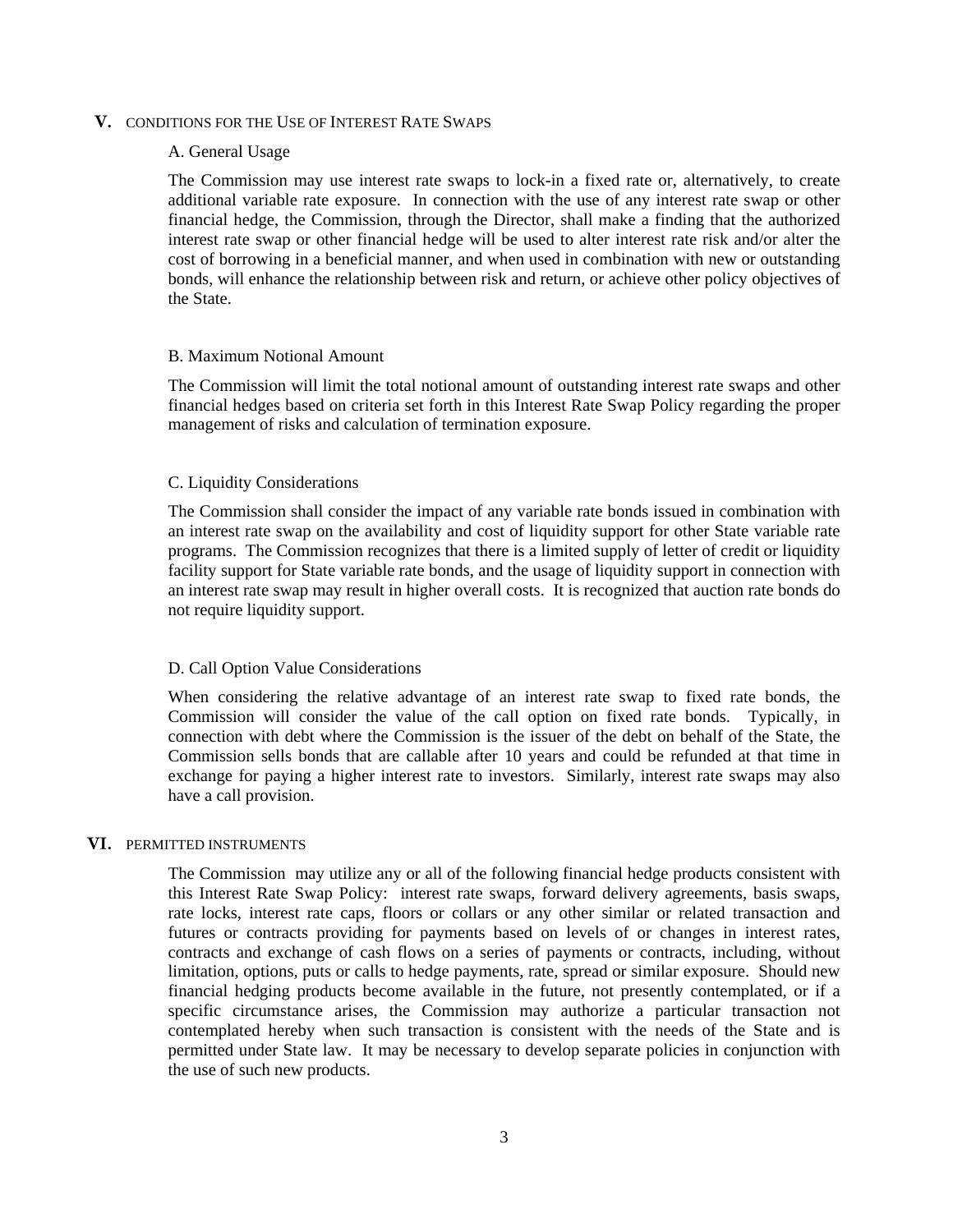## **VII.** INTEREST RATE SWAP FEATURES

A. Interest Rate Swap Agreement

The Commission will use terms and conditions as set forth in the International Swap and Derivatives Association, Inc. ("ISDA") Master Agreement. The swap agreement between the State and each counterparty shall include payment, term, security, collateral, default, remedy, termination, and other terms, conditions, provisions and safeguards as the State, in consultation with the Attorney General's office, Bond Counsel (if applicable) and the Financial Advisor, deems necessary or desirable.

Subject to the provisions contained herein, the terms of any interest rate swap agreement shall use the following guidelines:

i. Downgrade provisions triggering termination shall in no event be worse than those affecting the counterparty.

ii. Governing law for interest rate swaps and other financial hedges will be Louisiana to the extent provided by law; however, the choice of law may be bifurcated for the State and the counterparty.

iii. The specified indebtedness related to credit events in any swap agreement should be narrowly defined and refer only to indebtedness of the State that could have a materially adverse effect on State's ability to perform its obligations under the swap and have an appropriate lien that considers the lien of the swap obligation.

iv. Collateral thresholds for the swap provider should be set on a sliding scale reflective of credit ratings.

v. Eligible collateral should generally be limited to Treasuries and obligations of Federal Agencies where the principal and interest are guaranteed by the United States and should be valued no less often than weekly. At the discretion of the Commission, and if authorized by Louisiana law, through the Director, with the concurrence of the Financial Advisor, other highquality obligations of Federal agencies, not secured by the full faith and credit of the U.S. government, may be used as collateral.

vi. The interest rate swap agreement should contain the right for the Commission in connection with debt where the Commission is the issuer of the debt on behalf of the State to optionally terminate a swap agreement at "market," at any time over the term of the agreement.

vii. Termination value should be set by a "market quotation" methodology, unless the Commission, through the Director, with the concurrence of the Financial Advisor, deems an alternate appropriate.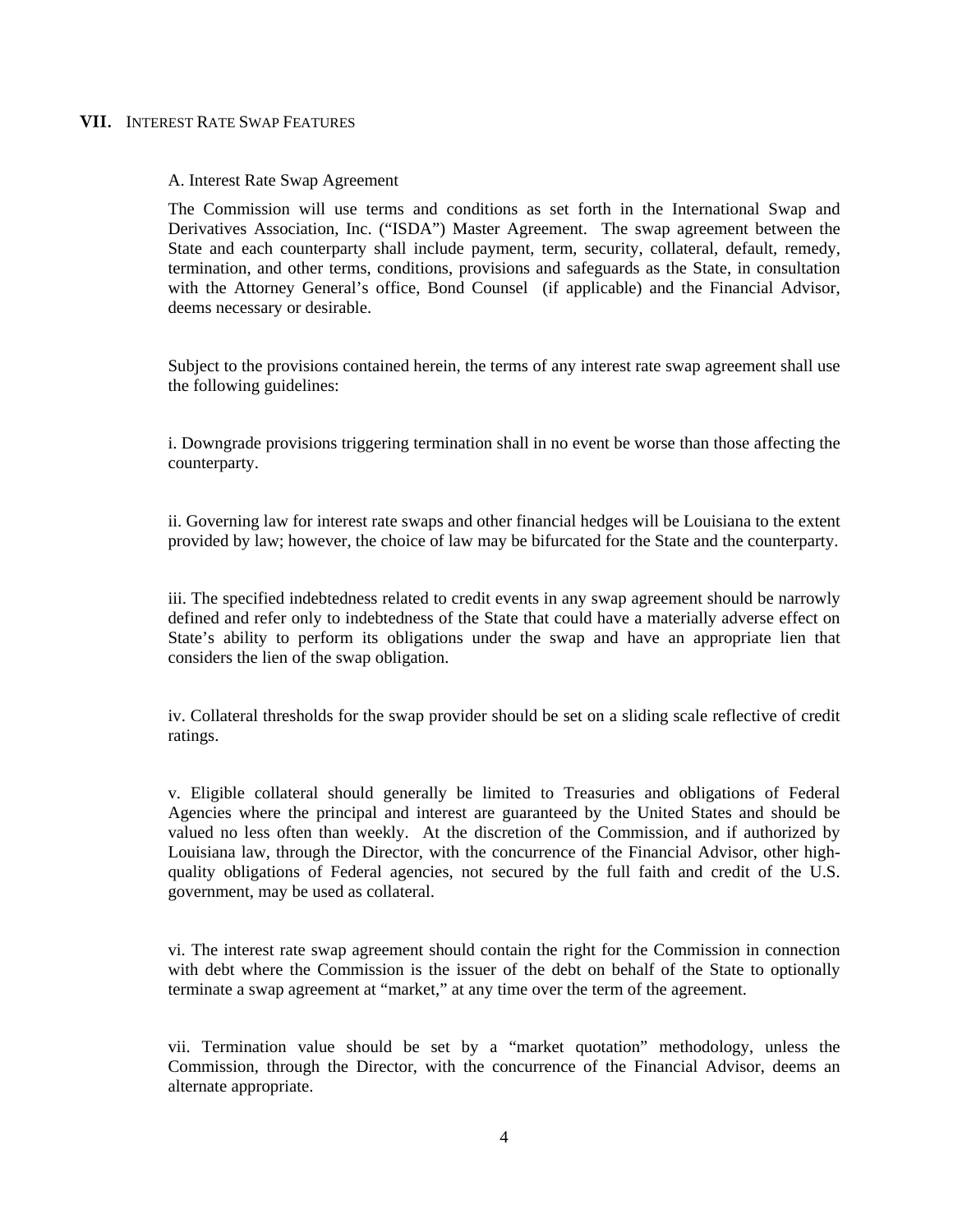- B. Qualified Interest Rate Swap Counterparties
- 1. Credit Criteria

The Commission shall enter into interest rate swaps and other financial hedges only with qualified financial hedge counterparties whose: (1) long-term, unsecured and unsubordinated obligations shall be rated not lower than A2 or A by Moody's Investors' Service ("Moody's"), and Standard and Poor's Ratings ("S&P"), respectively, or (2) obligations under the agreement and any credit support annex are unconditionally guaranteed by a bank or non-bank financial institution the long-term, unsecured and unsubordinated obligations of which are rated as described in (1) above at the time of execution of the agreement. In addition, the counterparty must have a demonstrated record of successfully executing interest rate swaps and, if applicable, other types of financial hedges.

The Commission shall structure interest rate swap agreements to protect itself from credit deterioration of counterparties, including the use of credit support annexes or other forms of credit enhancement to secure counterparty performance. Such protection shall include any terms and conditions, which, in the State's sole discretion, are necessary or appropriate or in the State's best interest. The Commission will seek credit enhancement in the form of:

- i. Contingent credit support or enhancement;
- ii. Collateral consistent with the policies contained herein;
- iii. Ratings downgrade triggers;
- iv. Guaranty of parent, if any.

In addition, qualified swap counterparties must have a demonstrated record of successfully executing interest rate swap transactions, and, if applicable, other types of financial hedges.

# 2. Counterparty Termination Exposure

In order to diversify the State's counterparty credit risk and to limit the State's credit exposure to any one counterparty, the State will compute the "Maximum Net Termination Exposure" prior to executing a swap in connection with debt where the Commission is the issuer of the debt on behalf of the State

*"Maximum Net Termination Exposure"* is the aggregate termination payment for all existing and projected interest rate swap transactions that would be paid by an individual counterparty. For purposes of this calculation, the aggregate termination payment is equal to: (i) the termination payment based on the market value of all existing swaps as of the first day of the month prior to the execution of any proposed transaction, plus (ii) the expected worst-case termination payment of the proposed transaction. The expected worst-case termination payment shall be calculated assuming interest rates, as measured by the Bond Buyer Revenue Bond Index, increase (or decrease) by two standard deviations from the sample mean over the last 10 years.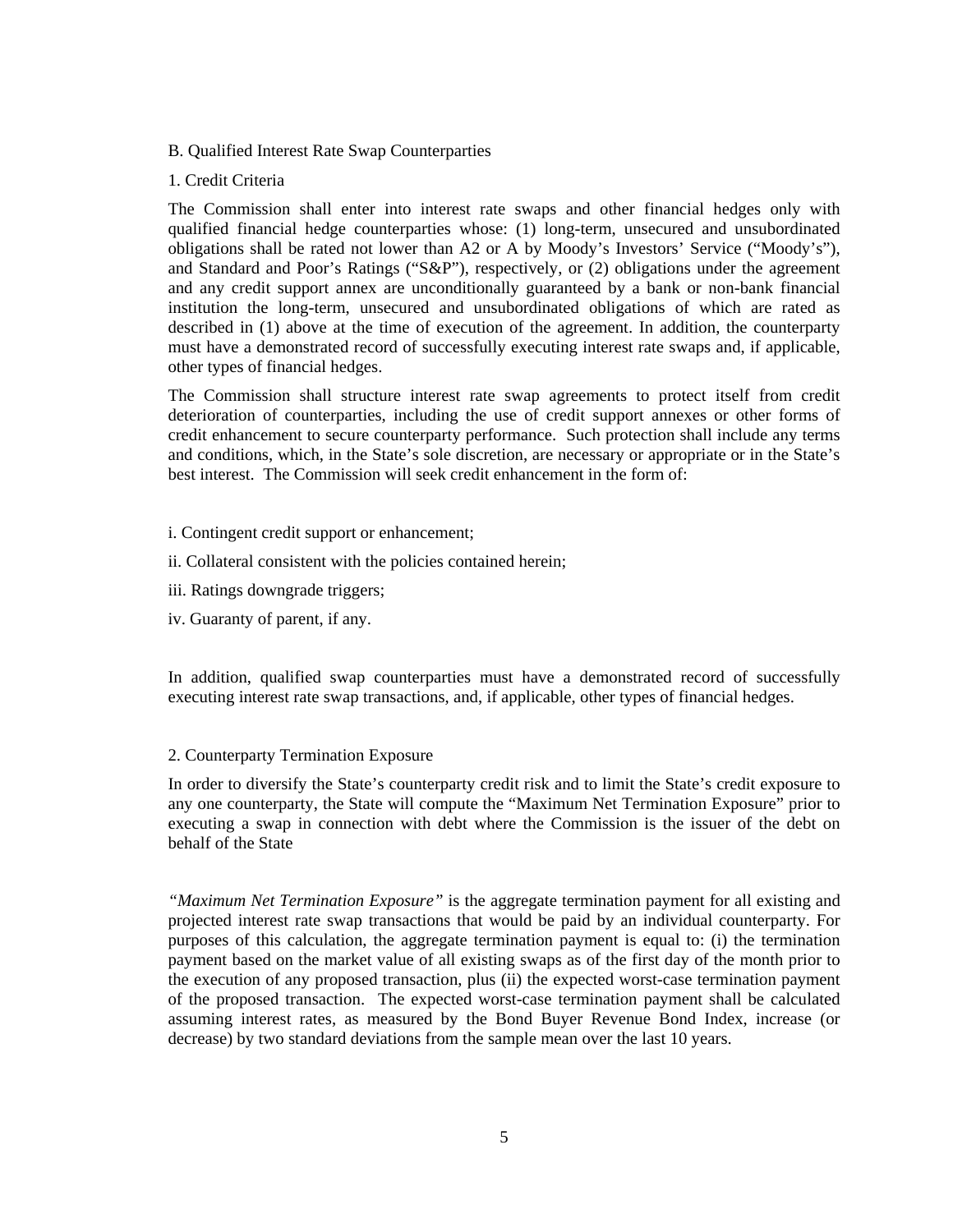The following chart provides the Maximum Net Termination Exposure to a swap counterparty given the lowest credit rating.

| <b>Credit Rating</b> | <b>Maximum</b><br><b>Collateralized</b><br><b>Exposure</b> | <b>Maximum</b><br><b>Uncollateralized</b><br><b>Exposure</b> | <b>Maximum Total</b><br><b>Termination</b><br><b>Exposure</b> |     |                |               |                |
|----------------------|------------------------------------------------------------|--------------------------------------------------------------|---------------------------------------------------------------|-----|----------------|---------------|----------------|
|                      |                                                            |                                                              |                                                               | AAA | Not applicable | \$300 million | Not applicable |
|                      |                                                            |                                                              |                                                               | AA  | Not applicable | \$200 million | Not applicable |
| Below AA             | Limited/TBD                                                | None                                                         | Limited/TBD                                                   |     |                |               |                |

## C. Term and Notional Amount

The term of the swap agreement shall not extend beyond the final maturity date of the related bonds. The total "net notional amount" of all swaps related to a bond issue should not exceed the amount of outstanding bonds. For purposes of calculating the net notional amount, credit shall be given to any fixed versus variable rate swaps, variable versus variable rate swaps or other strategies that offset for a specific bond transaction.

#### D. Collateral Requirements

Additional collateral for decreases in credit ratings of each counterparty shall be posted by each counterparty in accordance with the provisions contained in the collateral support agreement to each counterparty with the Commission. Threshold collateral amounts shall be determined on a case-by-case basis. The Commission will determine the reasonable threshold limits for the initial deposit and for increments of collateral posting thereafter. Collateral shall be deposited as mutually agreed upon between the Commission and the counterparty. A list of acceptable securities that may be posted as collateral and the valuation of such collateral will be determined and mutually agreed upon during negotiation of the swap agreement with each swap counterparty. The market value of the collateral shall be determined on a weekly basis. Collateralization of interest rate swaps by the State is not expected to be necessary under conventional terms in the near future.

## E. Security and Source of Repayment

To the extent allowed by State law, where the Commission is the issuer of the debt on behalf of the State, the Commission will to the extent allowed by law generally use the same security and source of repayment for interest rate swaps as is used for the bonds that are hedged or carried by the swap, if any, but shall consider the economic costs and benefits of subordinating the State's payments under the swap and/or termination payment.

## **VIII.** PROHIBITED USE OF INTEREST RATE SWAPS

There are financial risks involved in the use of interest rate swaps and other types of financial hedges. Interest rate swaps shall only be entered into by the State in accordance with this Interest Rate Swap Policy. When used improperly, interest rate swaps or other financial hedges could expose the State to undue or insufficiently compensated risk. The use of interest rate swaps and other types of financial hedges shall be prohibited: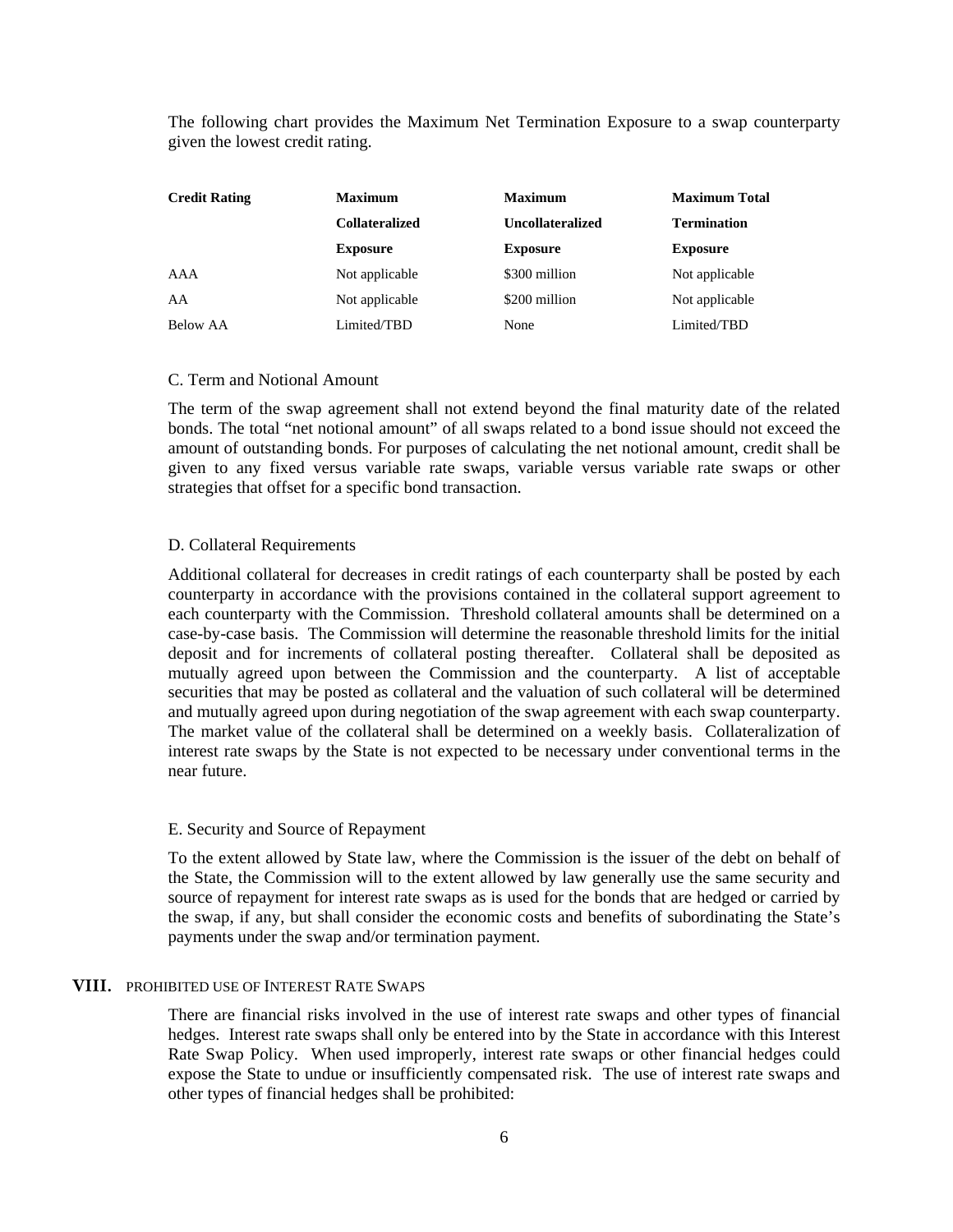- When the use of interest rate swaps or other types of financial hedges is for *speculative* purposes, such as potential trading gains, rather than for hedging interest rate risk in connection with the State's debt program;
- Where the State does not have sufficient liquidity to terminate an existing interest rate swap or other type of financial hedge at current market values (i.e., excessive leveraging that could impact adversely on the State's cash flow); and
- Where there is insufficient price "transparency" to permit the State or its Financial Advisor to reasonably value the interest rate swap or other type of financial hedge; for example, as a result of unusual embedded structures or terms.

## **IX.** BENEFIT EXPECTATION

The Commission, through the Director, shall consider the array of benefits available from each proposed interest rate swap transaction, including portfolio composition, debt management, mitigation of interest rate risk, lowering the cost of debt service, or expected changes in interest rates, and include an analysis of such benefits in the evaluation of the proposed interest rate swap that is presented to the Commission.

## **X.** IDENTIFICATION AND EVALUATION OF FINANCIAL AND OTHER RISKS

Prior to seeking the Commission's authorization to implement any proposed interest rate swap or other type of financial hedge, the Director, with the assistance of the Financial Advisor, shall undertake an identification and evaluation of the financial benefits and risks involved in the interest rate swap or other transaction and summarize them clearly and concisely for the Commission along with any measures that will be taken to mitigate those risks, recognizing that the significance of the various risks may vary from transaction to transaction. As part of this evaluation, the Director shall compute the Maximum Net Termination Exposure to the proposed swap counterparty. The summary should include an evaluation of the following risks:

- **Market or Interest Rate Risk:** The State's exposure to interest rate fluctuations under the proposed interest rate swap or other type of financial hedge..
- **Tax Risk:** The State's exposure under the proposed interest rate swap or other type of financial hedge to higher interest expense, lower investment earnings, extraordinary payments, termination or other adverse consequences as a result of an actual or anticipated future change in Federal income tax law or policy. As part of the evaluation process, the State will review the tax events in proposed swap agreements and will evaluate the impact of potential changes in tax law on indexed swaps.
- **Termination Payment Risk:** The State's exposure under the proposed interest rate swap or other type of financial hedge to an involuntary termination, including the magnitude of any potential termination payment and the impact of such a payment on the State's liquidity. A computation will be made of termination exposure to the State for all existing and proposed swaps and hedges at market value and under worst case scenarios.
- **Financing or Market Access Risk:** The proposed interest rate swap's or other type of financial hedge's dependence on the successful completion of a future bond issuance.
- **Legal Authority:** Legal authorization of each party to enter into the proposed interest rate swap or financial hedge.
- **Counterparty Credit Risk:** The creditworthiness of the transaction's counterparty(s) and any provisions in the interest rate swap or financial hedge contract that mitigate potential credit risk (e.g., collateral requirements, assignment provisions). The evaluation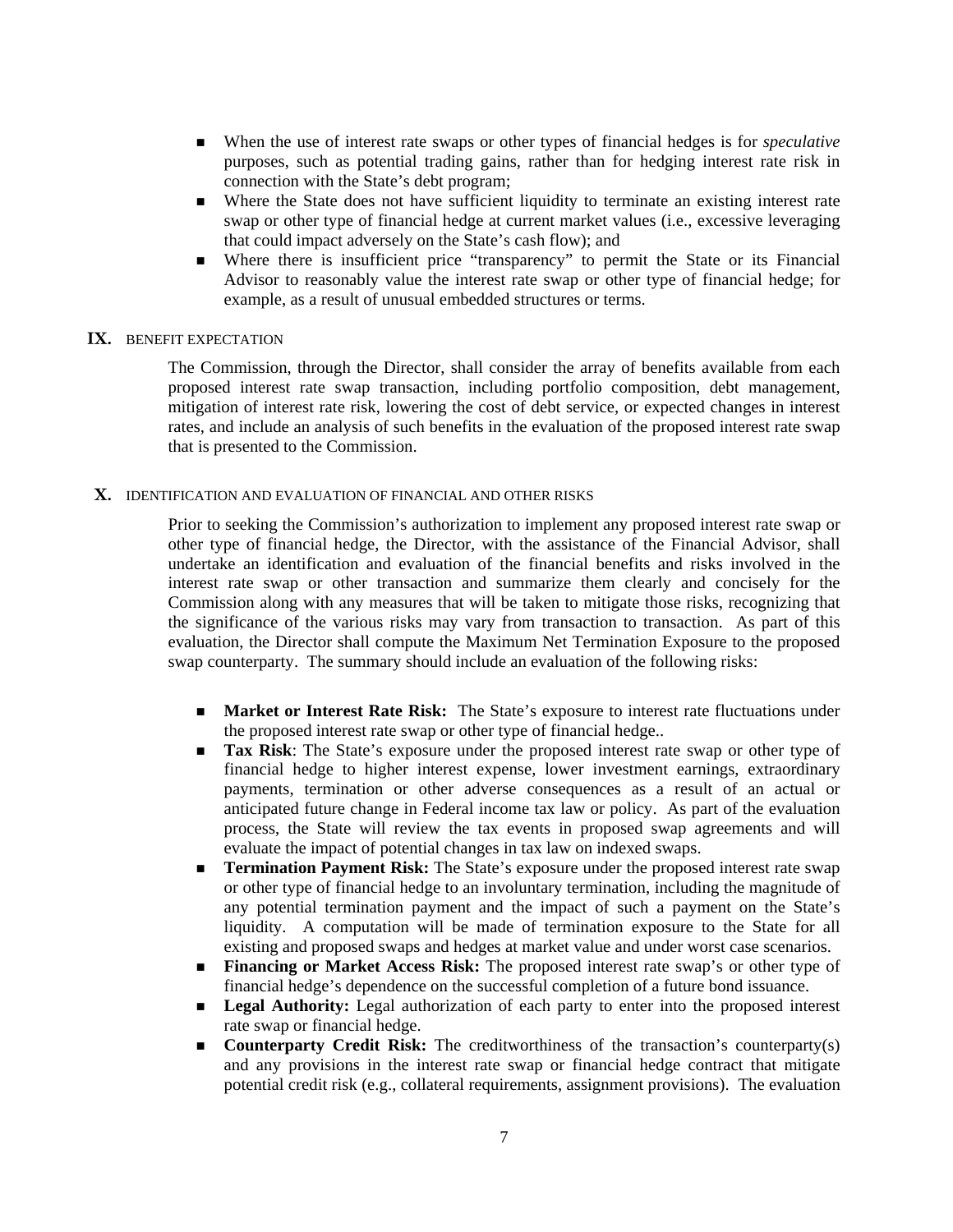will include a monitoring of exposure levels, rating thresholds and collateralization requirements.

- **Credit Ratings Risk:** The estimated potential impact of the proposed interest rate swap or financial hedge on the State's current or future ratings by the nationally recognized credit rating agencies. Continual monitoring of counterparty and/or insurer ratings will be made.
- **Basis Risk:** Quantification of any potential mismatch between the rate on the underlying bonds or investments and the rate on the proposed interest rate swap or financial hedge. As part of the evaluation process, the State will review the historical trading differentials applicable to the proposed interest rate swap.
- **variable Rate Exposure:** The proposed interest rate swap's or financial hedge's potential for increasing the State's level of variable rate debt beyond the thresholds either adopted by the Commission or recommended by the Director of the State Bond Commission, and, in either case, also sanctioned by the nationally recognized rating agencies which rate the State's general obligation bonds, either through unhedged debt or through forward debt instruments.
- **Tax-Exemption Risk:** Determination of any impact of the proposed interest rate swap or financial hedge on the tax-exempt status of the State's outstanding bonds.
- **Accounting Risk:** Impact of the proposed interest rate swap or financial hedge on the State's financial statements and on the required accounting treatment for the proposed interest rate swap or financial hedge transaction.
- **Administrative Risk:** Operational requirements and estimated incremental additional costs for the State to adequately administer and monitor the proposed interest rate swap or financial hedge.
- **Assumptions Risk:** Any assumptions that the proposed interest rate swap or financial hedge depends on to generate its expected benefits.
- **Rollover Risk:** The mismatch of the maturity of the hedge and the maturity of the underlying bonds. An evaluation will be made as to the capacity to issue bonds that may be outstanding after the maturity of the hedge.
- **Liquidity Risk:** The inability to continue or renew a liquidity facility. An evaluation of the availability of liquidity support for hedged and unhedged variable rate debt will be made.

## **XI.** COUNTERPARTY EXPOSURE LIMITS

The Commission may not enter into an uncollateralized interest rate swap or other type of financial hedge with any counterparty unless the current exposure, as well as the potential exposure provided by the proposed hedge, as marked-to-market with the counterparty, as of the commitment date of the proposed hedge, does not exceed prudent limits as are acceptable to the rating agencies, as determined from time to time by the Director of the State Bond Commission in consultation with the Financial Advisor in conjunction with discussions with the rating agencies. In evaluating counterparty exposure, the Commission will take into account not only current and proposed interest rate swap or other type of financial hedge, but also any relevant investment agreements and other contractual relations.

These limits will be reviewed periodically by the Commission through the Director. If it is determined that the exposure limit for a specific counterparty exceeds, or with the addition of an additional hedge will exceed, a prudent level, the State, in consultation with the Attorney General's office, Bond Counsel (if applicable) and its Financial Advisor, shall explore strategies to mitigate this exposure.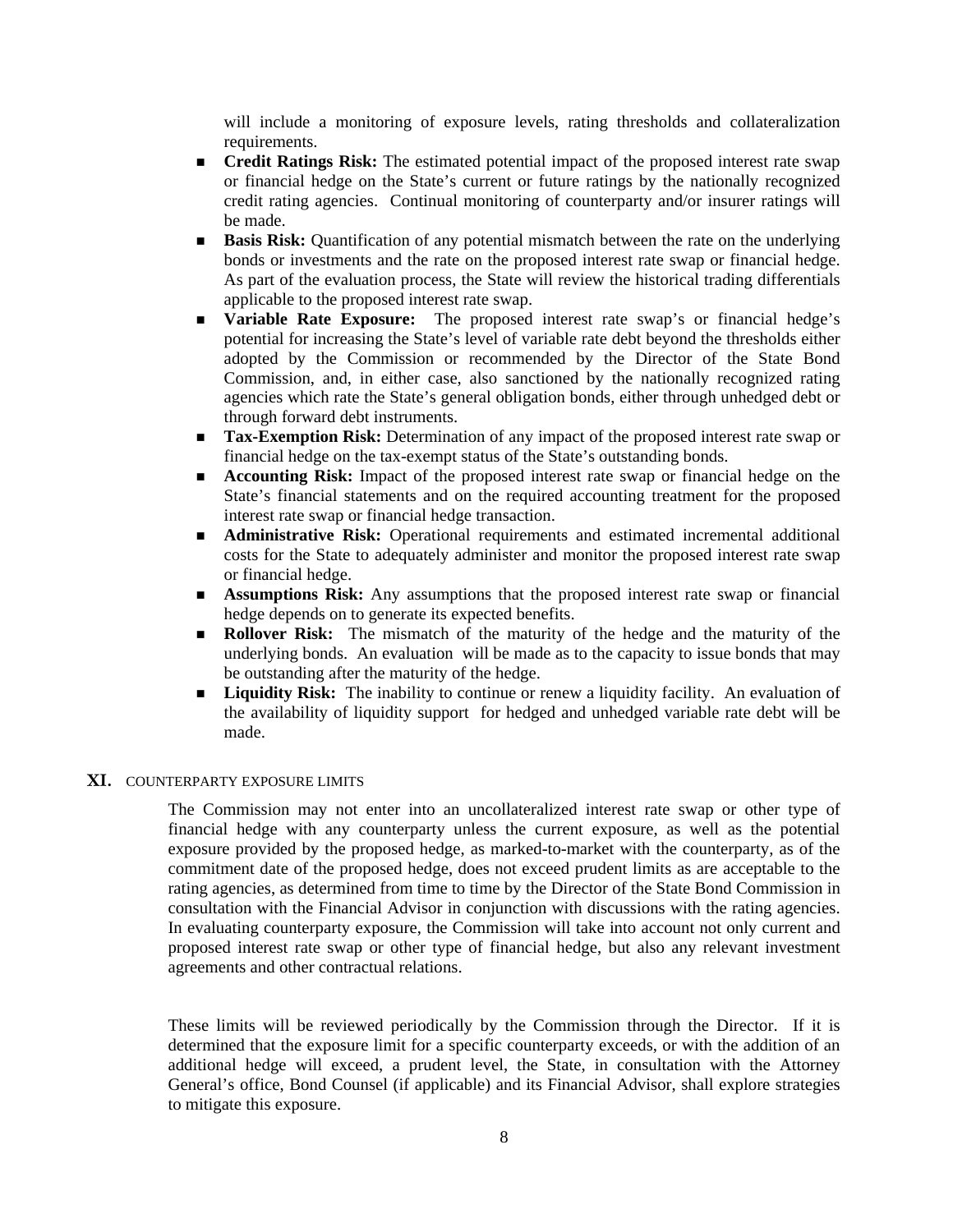#### **XII.** PROCUREMENT OF INTEREST RATE SWAPS AND RELATED TRANSACTIONS

While the Commission has a strong preference for bidding interest rate swaps and other types of financial hedges, the Commission may directly negotiate the procurement of such instruments with one or more counterparties. The benefits of competitively bidding versus direct negotiation will be assessed on a case by case basis. Factors to be considered are whether the proposed hedge is non-proprietary or generally available in the marketplace or if it has customized or specific attributes designed on the State's behalf that would make it difficult or impracticable to competitively bid. For both competitively and negotiated procurements, the execution of any hedge should require an independent review and written analysis by the State's Financial Advisor that concludes that the terms and conditions reflect a fair market value of such Financial Hedge as of the date and time of its execution.

#### **XIII.** TERMINATION PROVISIONS

In general, a decision to terminate an interest rate swap or other type of financial hedge should produce a benefit to the State (in connection with debt where the Commission is the issuer of debt) either through the receipt of a payment from termination or, if the termination payment is made by the State, in conjunction with a conversion to a more beneficial debt position by the State, as determined by the Director in consultation with the Financial Advisor. Any payment due from the State to a counterparty to terminate an interest rate swap or financial hedge shall be made from available State monies, subject to State law, subordinate to the debt service payments due on any outstanding State general obligation bonds, and reported to the Commission at its next meeting. Potential termination payments for all interest rate swaps and other financial hedges may be subordinated to debt service payments on the State's outstanding general obligation bonds.

## **XIV.** REPORTING

The Director of the State Bond Commission together with the Financial Advisor will provide a written report to the Commission regarding the status of all interest rate swaps and other types of financial hedges at least on a yearly basis and shall include the following information:

- Highlights of all material changes to interest rate swaps or financial hedges entered into by the State since the last report.
- The estimated mark-to-market value of each of the State's outstanding interest rate swaps or other types of financial hedges.
- For each hedge counterparty, the State shall provide the total notional amount and the remaining term of each hedge. The State will include its non-financial hedge exposure to each counterparty, including investment agreements and any other contractual relations.
- The long-term unsecured and unsubordinated credit rating of each counterparty, guarantor and credit enhancer insuring hedge payments, if any.
- Actual collateral posted by each hedge counterparty, if any, under each agreement and in total by that hedge counterparty.
- Information concerning any default by a counterparty under an interest rate swap or hedge agreement with the State, and the results of the default, including but not limited to the financial impact on the State, if any.
- A summary of any interest rate swaps or other types of financial hedges that were terminated.